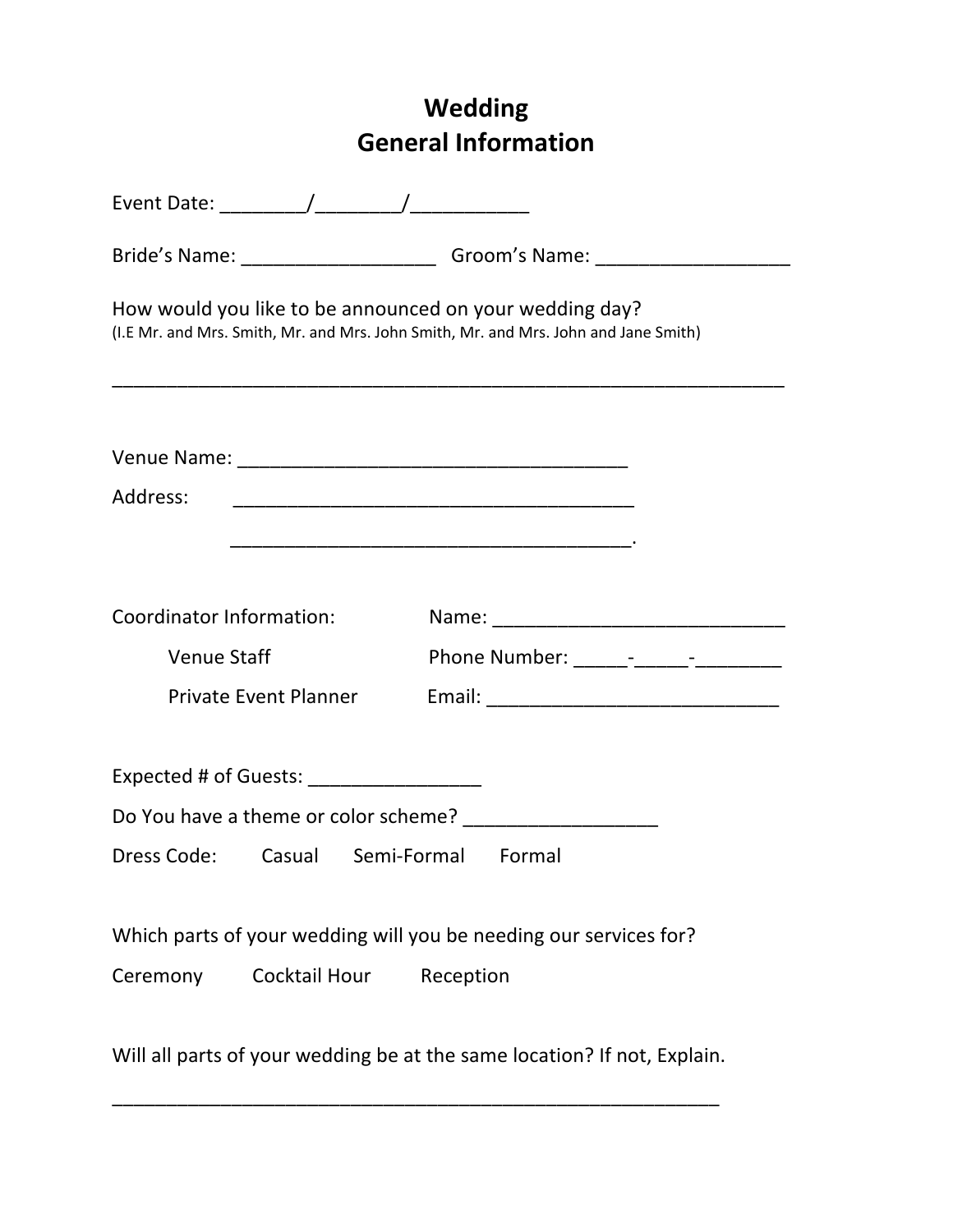# **Ceremony Coverage Information**

|                                                                                     | <b>Services Needed</b><br>(Circle all that apply) |                       |
|-------------------------------------------------------------------------------------|---------------------------------------------------|-----------------------|
| <b>Music</b>                                                                        | Microphones                                       | Wedding Arch/Backdrop |
| <b>Tables</b>                                                                       | <b>Folding Chairs</b>                             | Chiavari Chairs       |
| <b>Inputs for Musicians</b>                                                         | Lighting                                          | Other                 |
| __ AM/PM Ceremony Start Time                                                        |                                                   |                       |
| Which song would you like played as the groom and bridal party walk down the aisle? |                                                   |                       |
| Which song would you like played as the bride walks down the aisle?                 |                                                   |                       |
| Song:                                                                               | Artist:                                           |                       |
| Which song would you like played when you exit the ceremony?                        |                                                   |                       |
|                                                                                     |                                                   |                       |
|                                                                                     |                                                   |                       |

LAM/PM Ceremony Ends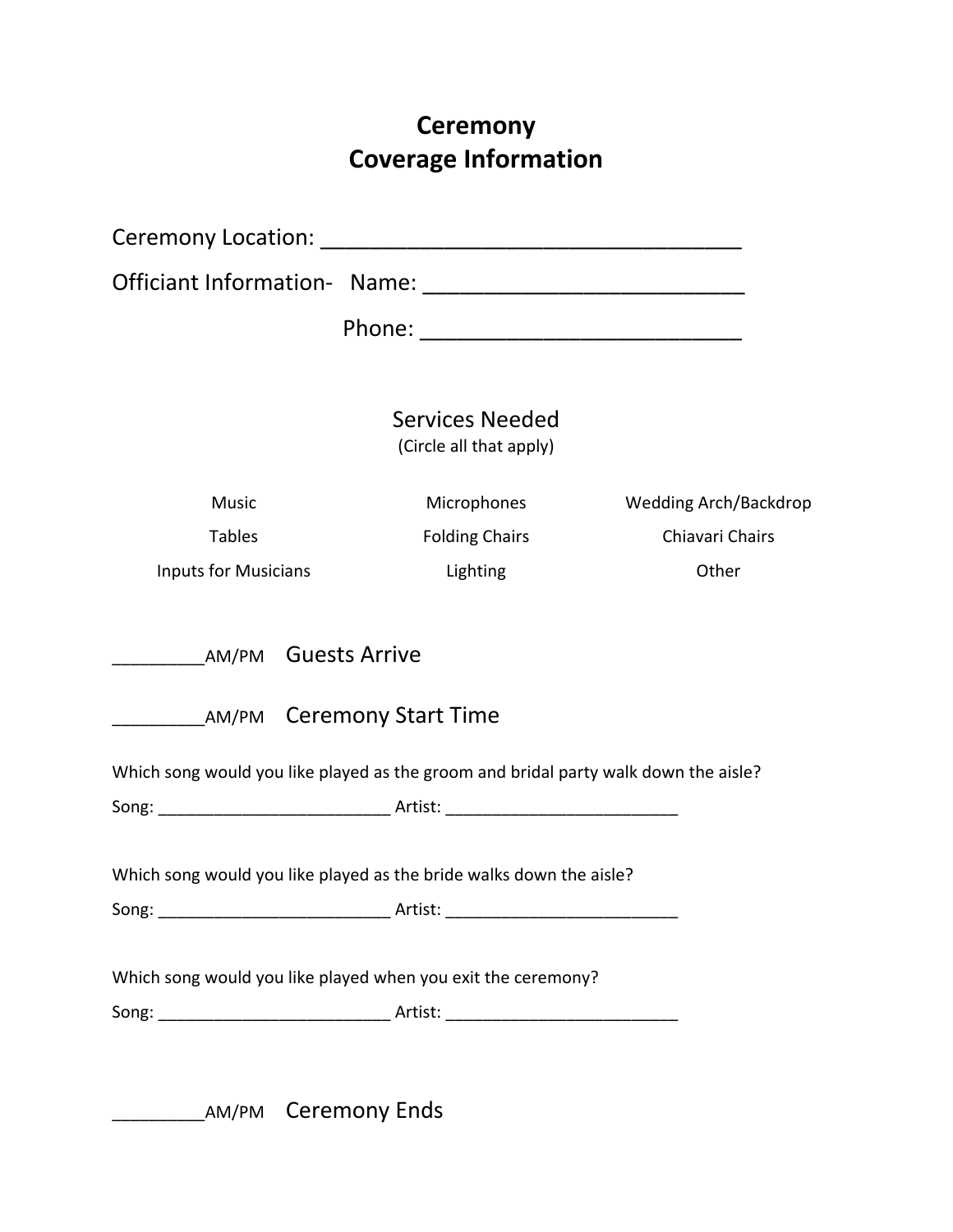## **Cocktail Hour Coverage Information**

Cocktail Hour Location: \_\_\_\_\_\_\_\_\_\_\_\_\_\_\_\_\_\_\_\_\_\_\_\_\_\_\_\_\_\_\_\_\_\_\_\_\_\_\_\_\_\_\_

**\_\_\_\_\_\_\_\_\_**\_\_AM/PM Cocktail Hour Begins

| <b>Services Needed</b>  |
|-------------------------|
| (Circle all that apply) |

| <b>Background Music</b>     | Microphones           | <b>High Top Cocktail Tables</b> |
|-----------------------------|-----------------------|---------------------------------|
| <b>Bartender</b>            | Mobile Bar            | <b>Specialty Servers</b>        |
| <b>Tables</b>               | <b>Folding Chairs</b> | Chiavari Chairs                 |
| Photo Booths                | <b>Backdrops</b>      | <b>Balloon Arrangements</b>     |
| <b>Inputs for Musicians</b> | Uplighting            | Other                           |

### What type of music would you like played during cocktail hour? Circle all that apply

| Instrumental | Jazz    | R&B/Love Songs | Pop/Top 40s    | Hip Hop |
|--------------|---------|----------------|----------------|---------|
| Country      | Rock    | Latin Pop      | Reggaeton      | Salsa   |
| Merengue     | Bachata | Reggae         | Soca/Dancehall | Kompa   |
| Other        |         |                |                |         |

Will there be any musicians, singers, or bands playing during cocktail hour?

|  |  | Yes No If Yes, What type of performer? |
|--|--|----------------------------------------|
|--|--|----------------------------------------|

Contact Info Name:

Phone: \_\_\_\_\_\_\_\_\_\_\_\_\_\_\_\_\_\_\_\_\_\_.

\_\_\_\_\_\_\_\_\_\_AM/PM Cocktail Hour Ends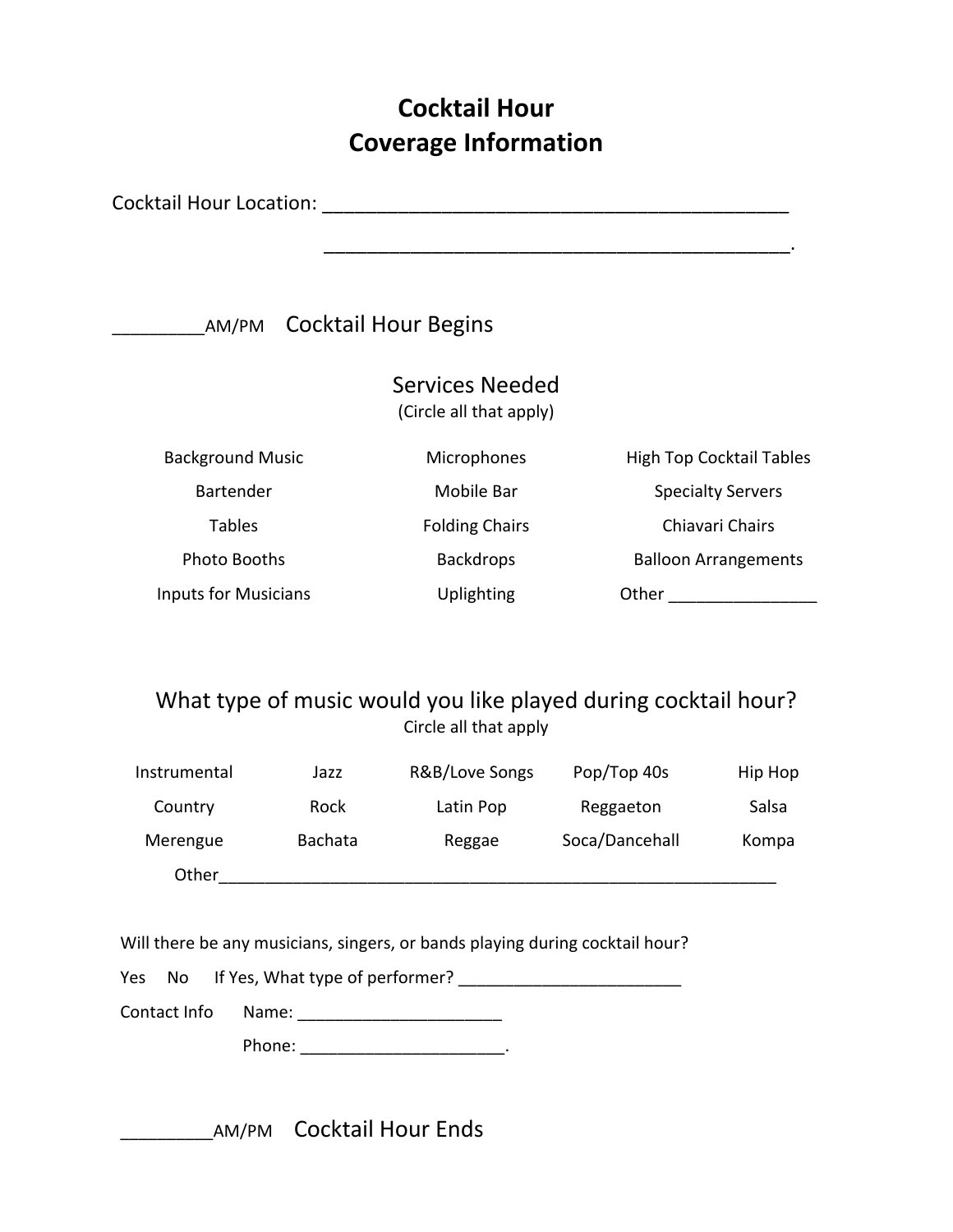## **Reception Timeline**

*\*\*\*If you wish to not participate in any of the following formalities, mark an X in the time slot.* 

|  | <b>AM/PM</b> Reception Start Time |
|--|-----------------------------------|
|--|-----------------------------------|

| AM/PM | <b>Grand Entrances</b> |
|-------|------------------------|
|-------|------------------------|

**\*\*\*Please mark an X next to any group you DO NOT want introduced.** 

| Mother of Bride                     | <b>Escorted By</b>  | Father of bride                                                                                                                                                                                                                |
|-------------------------------------|---------------------|--------------------------------------------------------------------------------------------------------------------------------------------------------------------------------------------------------------------------------|
|                                     |                     |                                                                                                                                                                                                                                |
|                                     |                     |                                                                                                                                                                                                                                |
| Mother of Groom                     | <b>Escorted By</b>  | <b>Father of Groom</b>                                                                                                                                                                                                         |
| Name______________________________  |                     |                                                                                                                                                                                                                                |
|                                     |                     |                                                                                                                                                                                                                                |
| <b>Flower Girl</b>                  | <b>Escorted By</b>  | <b>Ring Bearer</b>                                                                                                                                                                                                             |
|                                     |                     |                                                                                                                                                                                                                                |
|                                     |                     |                                                                                                                                                                                                                                |
| <b>Maid of Honor</b>                | <b>Escorted By</b>  | <b>Best Man</b>                                                                                                                                                                                                                |
| Name_______________________________ |                     |                                                                                                                                                                                                                                |
|                                     |                     |                                                                                                                                                                                                                                |
|                                     | <b>Bridal Party</b> |                                                                                                                                                                                                                                |
|                                     |                     | Escorted <u>By ___________________________</u>                                                                                                                                                                                 |
|                                     |                     | Escorted By Participation of the Contract of Tennes and Tennes and Tennes and Tennes and Tennes and Tennes and                                                                                                                 |
|                                     |                     | Escorted By Participation of the Contract of the Contract of the Contract of the Contract of the Contract of the Contract of the Contract of the Contract of the Contract of the Contract of the Contract of the Contract of t |
|                                     |                     | Escorted By Parameter Processor and Processor and Processor and Processor and Processor and Processor and Processor and Processor and Processor and Processor and Processor and Processor and Processor and Processor and Proc |
|                                     |                     | Escorted By Participation and Control Control of The Control Control Control Control Control Control Control Co                                                                                                                |
|                                     |                     | Escorted By <b>Example 20</b> Second By                                                                                                                                                                                        |

### Bride and Groom

| r<br>x. |  |
|---------|--|
|---------|--|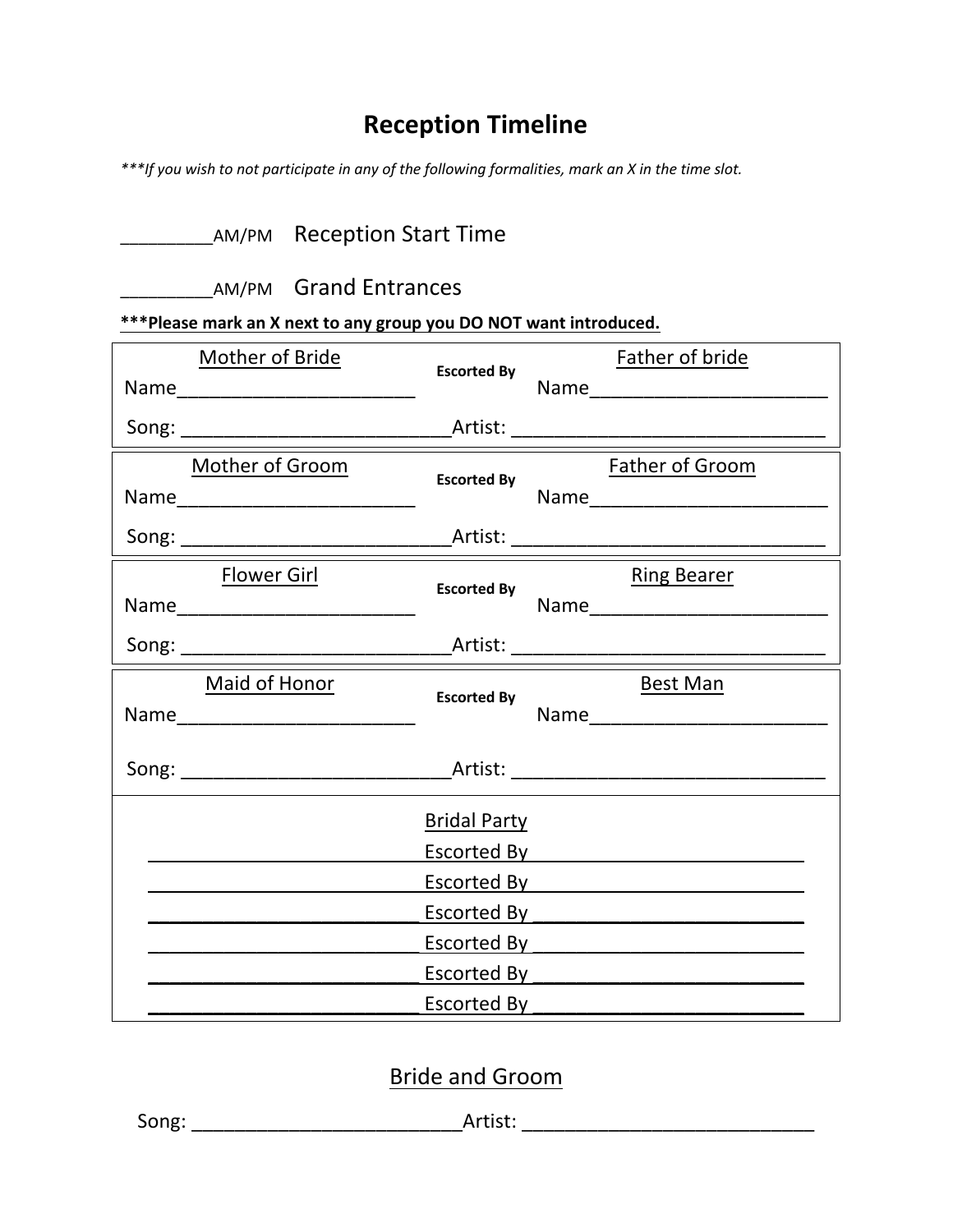|                                                                                                                                                                                                                                | AM/PM FORMAL DANCES |
|--------------------------------------------------------------------------------------------------------------------------------------------------------------------------------------------------------------------------------|---------------------|
| <b>First Dance</b>                                                                                                                                                                                                             |                     |
|                                                                                                                                                                                                                                |                     |
|                                                                                                                                                                                                                                |                     |
| Father/Daughter Dance                                                                                                                                                                                                          |                     |
| Song: the state of the state of the state of the state of the state of the state of the state of the state of the state of the state of the state of the state of the state of the state of the state of the state of the stat |                     |
| Artist:                                                                                                                                                                                                                        |                     |

#### Mother/Son Dance

| Song: |
|-------|
|       |

Artist: \_\_\_\_\_\_\_\_\_\_\_\_\_\_\_\_\_\_\_\_\_\_\_\_\_\_\_\_\_\_\_

Other \_\_\_\_\_\_\_\_\_\_\_\_\_\_\_\_\_\_\_\_\_\_\_\_\_\_

Song: \_\_\_\_\_\_\_\_\_\_\_\_\_\_\_\_\_\_\_\_\_\_\_\_\_\_\_\_\_\_\_

| Artist: |  |  |  |
|---------|--|--|--|
|         |  |  |  |

| AM/PM MEAL SERVED |
|-------------------|
|                   |

## What type of music would you like played during dinner? Circle all that apply

| Instrumental                                                                                                   | Jazz    | R&B/Love Songs | Pop/Top 40s                                                                                                                                                                                                                   | Hip Hop |
|----------------------------------------------------------------------------------------------------------------|---------|----------------|-------------------------------------------------------------------------------------------------------------------------------------------------------------------------------------------------------------------------------|---------|
| Country                                                                                                        | Rock    | Latin Pop      | Reggaeton                                                                                                                                                                                                                     | Salsa   |
| Merengue                                                                                                       | Bachata | Reggae         | Soca/Dancehall                                                                                                                                                                                                                | Kompa   |
|                                                                                                                |         |                |                                                                                                                                                                                                                               |         |
|                                                                                                                |         |                |                                                                                                                                                                                                                               |         |
| AM/PM                                                                                                          | Toasts  |                |                                                                                                                                                                                                                               |         |
| Name: ________________________                                                                                 |         |                | Relationship: The contract of the contract of the contract of the contract of the contract of the contract of the contract of the contract of the contract of the contract of the contract of the contract of the contract of |         |
| Name: ____________________                                                                                     |         |                | Relationship: The contract of the contract of the contract of the contract of the contract of the contract of the contract of the contract of the contract of the contract of the contract of the contract of the contract of |         |
| Name: when the contract of the contract of the contract of the contract of the contract of the contract of the |         |                |                                                                                                                                                                                                                               |         |
| Name:                                                                                                          |         | Relationship:  |                                                                                                                                                                                                                               |         |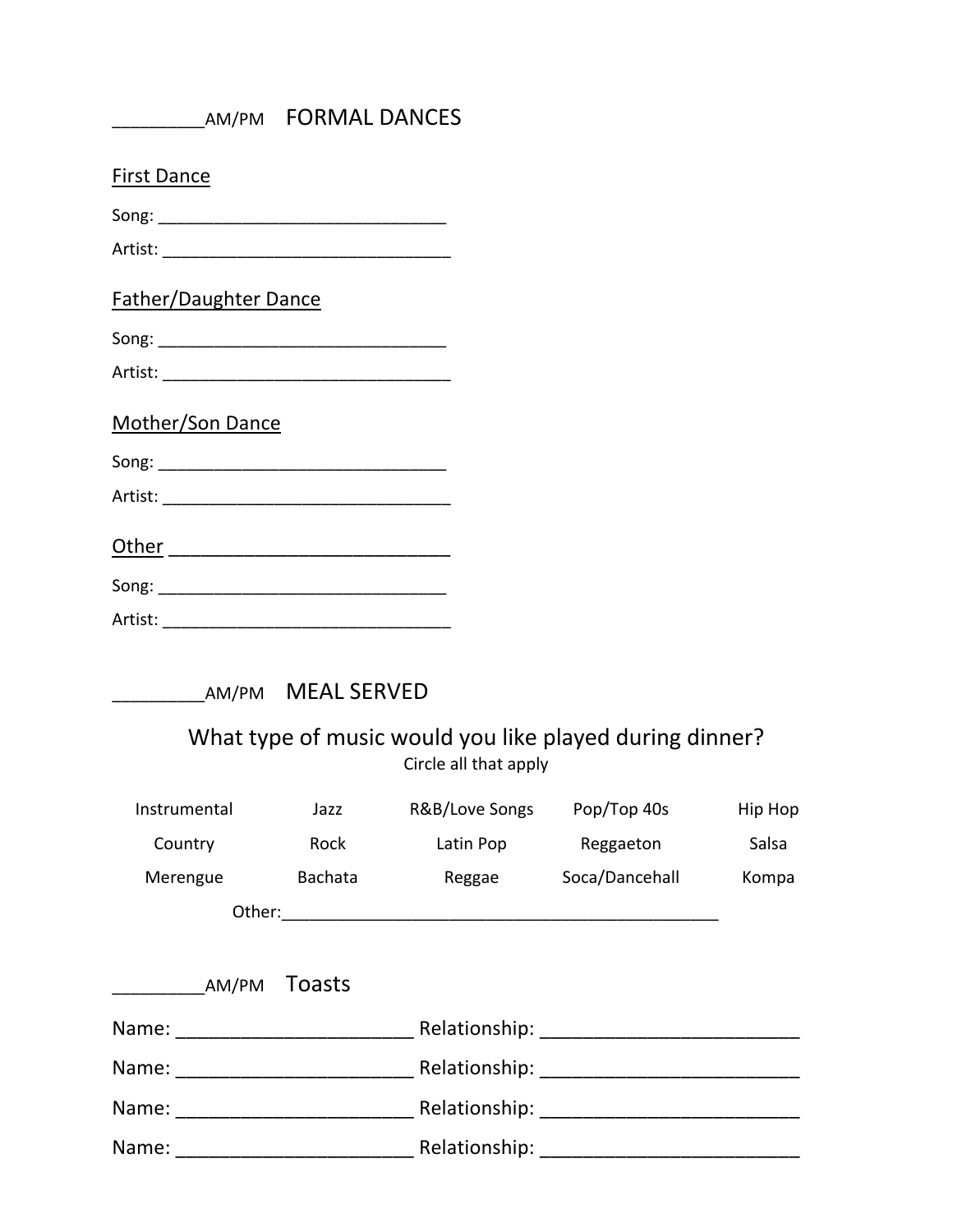AM/PM DANCE FLOOR OPENS

*\*\*\*PLEASE provide a music request list, apple music/spotify playlist, or description of the music that you would like to be played for the dancing portion of the night! Please send to your DJ >7 days before your event. Please send all lists to info@jsentertainmentfl.com*

\_\_\_\_\_\_\_\_\_\_AM/PM BOUQUET AND GARTER TOSS

Groom Removes Garter from Bride

Song: \_\_\_\_\_\_\_\_\_\_\_\_\_\_\_\_\_\_\_\_\_\_\_\_\_\_\_\_

Artist:

\*\*\*DJ will welcome all single men to dance floor and groom will toss garter. \*\*\*DJ will welcome all single ladies to dance floor and bride will toss bouquet.

Single Man and Woman- Place Garter on Woman Slow Dance Circle your choice….

| $S$ ong'<br>$-$ - $\cdot$ n $\cdot$ |  |  |  |
|-------------------------------------|--|--|--|
|                                     |  |  |  |

| Artist: |  |
|---------|--|
|         |  |

AM/PM CAKE CUTTING



Song: \_\_\_\_\_\_\_\_\_\_\_\_\_\_\_\_\_\_\_\_\_\_\_\_\_\_\_\_

Artist: \_\_\_\_\_\_\_\_\_\_\_\_\_\_\_\_\_\_\_\_\_\_\_\_\_\_\_

\_\_\_\_\_\_\_\_\_\_AM/PM GAMES

Please specify any specific games that you would like to play.

\_\_\_\_\_\_\_\_\_\_\_\_\_\_\_\_\_\_\_\_\_\_\_\_\_\_\_\_\_\_\_\_\_\_\_\_\_\_\_\_\_\_\_\_\_\_\_\_\_\_\_\_\_\_\_\_\_\_\_\_\_\_\_

(I.E The Shoe Game, Guest Questionnaire, Etc.)